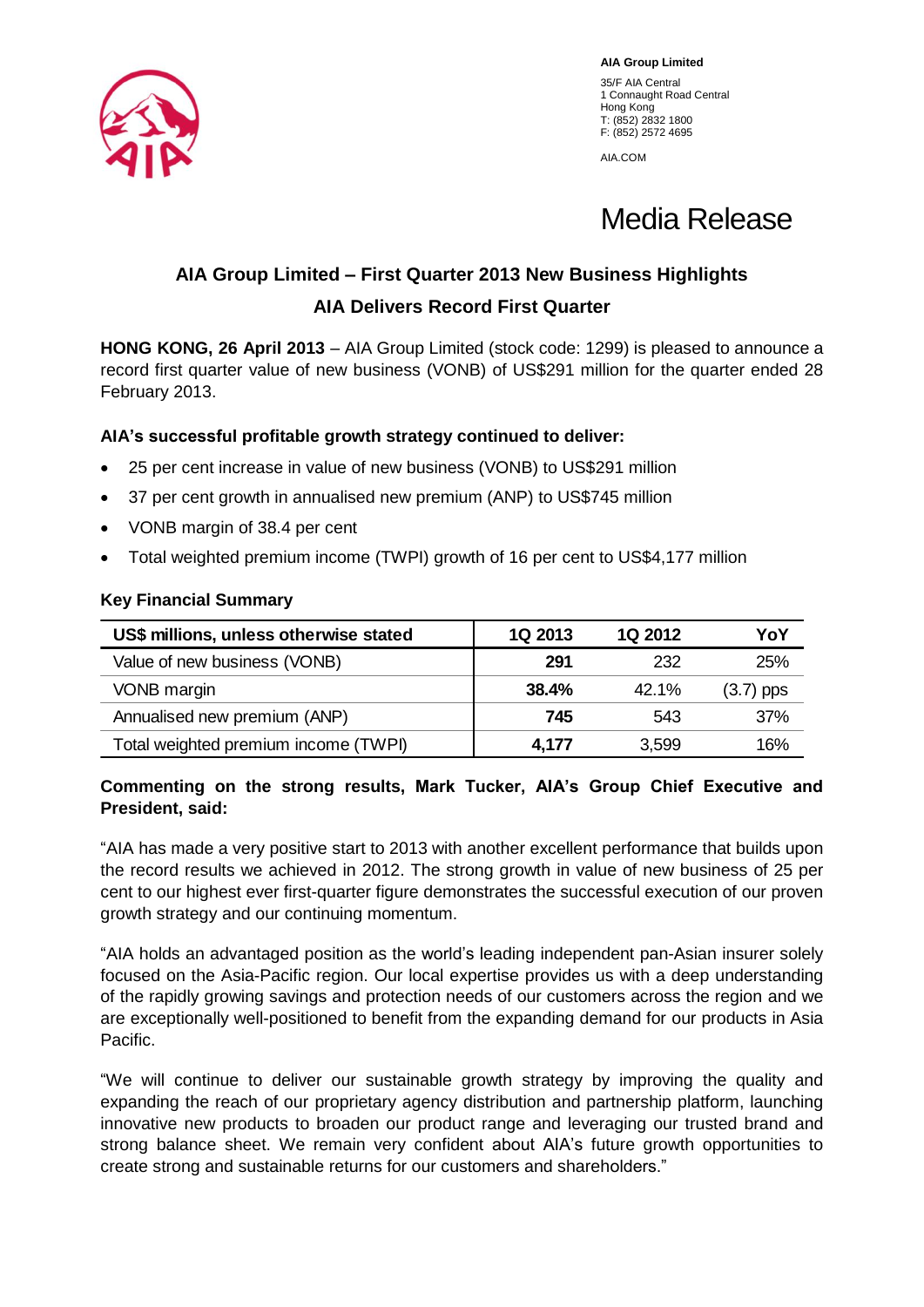#### **SUMMARY FOR THE FIRST QUARTER**

Our strategic focus continues to be on creating shareholder value and returns for our policyholders. We achieve this by optimising our volume and margin mix to deliver sustainable growth in VONB, which is our primary performance measure for the Group. As a consequence, VONB grew by 25 per cent to US\$291 million compared with the first quarter of 2012.

Each of our markets reported positive growth in VONB, building on the record results from the prior year. Highlights of the quarter include the continued positive momentum in Hong Kong; the strong improvement in the performance of our agency operations in Korea as we continue to reposition the business; and the excellent growth witnessed in our Other Markets, in particular Indonesia, Australia and the Philippines. Our operations in Malaysia received a positive contribution from the consolidation of the newly-acquired ING business that completed part way through December.

The overall Group VONB margin was 38.4 per cent. The change in margin compared with the first quarter of 2012 was mainly due to changes in the geographical mix arising from the strong volume growth achieved in our operations in Korea and Other Markets, as well as the consolidation of the newly-acquired business from ING Malaysia and, as stated in our 2012 annual results announcement in February, our prudent assumption that the corporate tax rate in Thailand will return to 30 per cent for assessment year 2015 and onwards.

ANP grew strongly, up 37 per cent to US\$745 million compared with the first quarter of 2012. This excellent performance has been driven by the powerful combination of AIA's proprietary tied agency distribution and our profitable partnerships strategy. Agency is our primary distribution channel and a major source of competitive advantage for the Group. During the first quarter of 2013, we continued to see improvements in both the productivity and activity of our agents as a result of our Premier Agency strategy. Our profitable partnerships continue to perform well with excellent growth in VONB building on the strong results produced in 2012. TWPI has increased by 16 per cent to US\$4,177 million.

#### **OUTLOOK**

Major equity markets have continued their positive momentum in the first quarter of the year reflecting on-going liquidity support from central banks and signs of economic improvement in the United States. However, early signs of recovery in the United States have yet to be replicated in other Western economies, particularly Europe and the position remains fragile. The clear disparity between the economies in Asia and the West continues to emerge and the outlook for the global economy continues to be one of low growth and uncertainty in 2013.

Asian economies continue to present AIA with more resilient fundamentals than other parts of the world and the demographic drivers of the life insurance industry remain robust. The significant potential from the rapid growth in the urban population, increasing household disposable incomes, the lack of social security support and the significant levels of underinsurance provide opportunities for profitable expansion across the region. Our business is strongly supported by these major drivers of growth and AIA's leading pan-Asian platform is uniquely placed to capture these opportunities.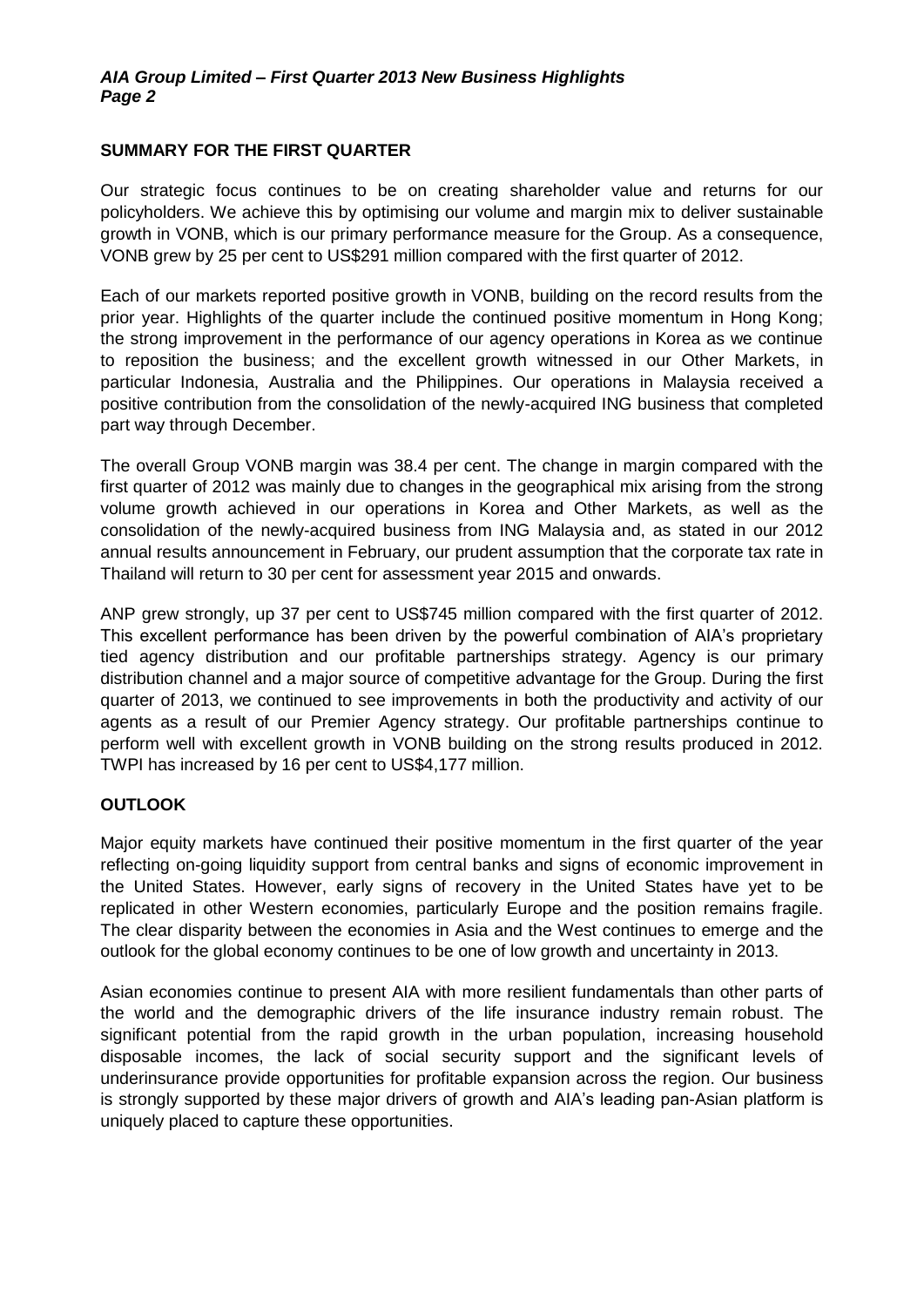#### *AIA Group Limited – First Quarter 2013 New Business Highlights Page 3*

AIA remains solely focused on this attractive region and we are very confident about the Group's ongoing growth prospects. AIA's strong business performance in the first quarter demonstrates the continued execution of our clear strategy of delivering quality new business growth and our ability to generate strong and sustainable returns for shareholders.

- End -

#### **About AIA**

AIA Group Limited and its subsidiaries (collectively "AIA" or "the Group") comprise the largest independent publicly listed pan-Asian life insurance group. It has operations in 16 markets in Asia-Pacific – wholly-owned branches and subsidiaries in Hong Kong, Thailand, Singapore, Malaysia, China, Korea, the Philippines, Australia, Indonesia, Taiwan, Vietnam, New Zealand, Macau, Brunei, a 92 per cent subsidiary in Sri Lanka and a 26 per cent joint venture in India.

The business that is now AIA was first established in Shanghai over 90 years ago. It is a market leader in the Asia-Pacific region (ex-Japan) based on life insurance premiums and holds leading positions across the majority of its markets. It had total assets of US\$134,439 million as of 30 November 2012.

AIA meets the savings and protection needs of individuals by offering a range of products and services including retirement savings plans, life insurance and accident and health insurance. The Group also provides employee benefits, credit life and pension services to corporate clients. Through an extensive network of agents and employees across Asia-Pacific, AIA serves the holders of more than 25 million individual policies and over 13 million participating members of group insurance schemes.

AIA Group Limited is listed on the Main Board of The Stock Exchange of Hong Kong Limited under the stock code "1299" with American Depositary Receipts (Level 1) traded on the overthe-counter market (ticker symbol: "AAGIY").

#### **Contacts**

| <b>Investment Community</b> |                | <b>News Media</b>     |                |  |  |
|-----------------------------|----------------|-----------------------|----------------|--|--|
| Paul Lloyd                  | +852 2832 6160 | <b>Stephen Thomas</b> | +852 2832 6178 |  |  |
| Angela Chang                | +852 2832 5480 | Sonia Tsang           | +852 2832 1868 |  |  |
| Feon Lee                    | +852 2832 4704 | Emerald Ng            | +852 2832 4720 |  |  |

As for all quarterly new business announcements, there will not be a conference call for media or investors but your usual contact will be available to answer queries.